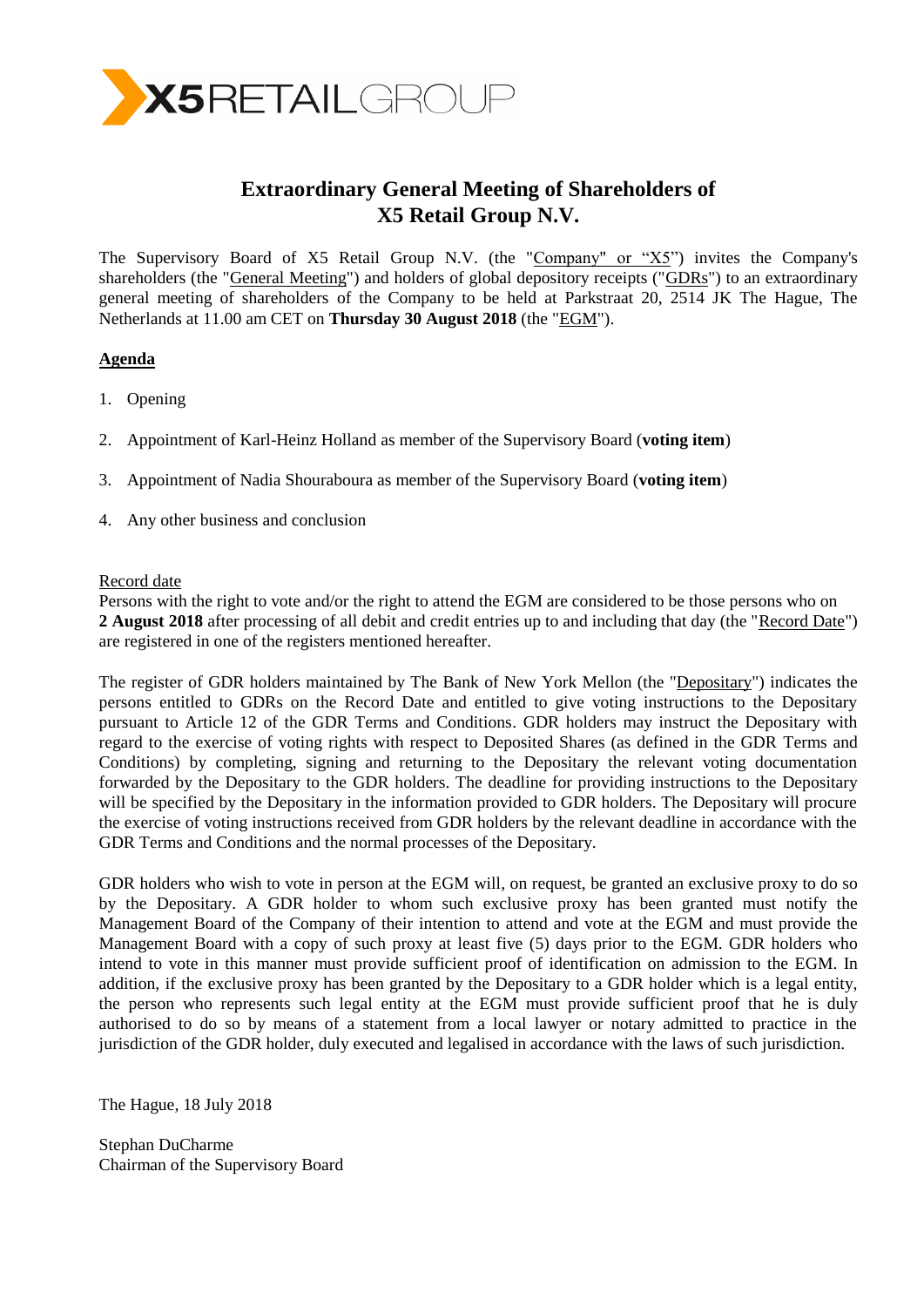

## **Explanatory Notes to the Agenda**

Following the stepping down of Supervisory Board members Christian Couvreux and Pawel Musial on 10 May and 22 June 2018 respectively, and as announced on 22 June 2018, the Supervisory Board proposes the nomination of two new members of the Supervisory Board. The nominations are in line with the Supervisory Board profile as most recently approved on 26 March 2018 and available on the corporate website www.x5.ru.

### **2. Appointment of Karl-Heinz Holland as member of the Supervisory Board (voting item)**

The Supervisory Board proposes to appoint Karl-Heinz Holland as member of the Supervisory Board in accordance with article 20.1 of the Company's Articles of Association. It is proposed to appoint Karl-Heinz Holland for a term ending on the day of the annual general meeting of shareholders to be held in 2022, which is the fourth year after the year of the appointment. Karl-Heinz Holland shall serve as an independent member of the Supervisory Board.

Karl-Heinz Holland (5 May 1967), a German citizen, has held multiple management positions at Lidl Group for more than twenty years, successfully leading this company as CEO from 2008 till 2014. He is currently the Chairman of the Advisory Board at Der Grüne Punkt, Senior Advisor at Boston Consulting Group, member of the Supervisory Board at Zooplus AG, member of the Advisory Council of the retail division of LetterOne ('L1') and member of the Board of Distribuidora Internacional de Alimentación, S.A. ('DIA'). Karl-Heinz Holland is a graduate in Business Administration from Augsburg University of Applied Sciences.

The Supervisory Board recommends appointing Karl-Heinz Holland in view of his significant track record and leadership experience in a major global grocery retailer, and his strong operational background with functional experience in different roles, including store operations, supply chain, category management, buying and private label, coupled with the ability to think strategically and take a long-term view. Karl-Heinz Holland has no shareholding in the Company.

### **3. Appointment of Nadia Shouraboura as member of the Supervisory Board (voting item)**

The Supervisory Board proposes to appoint Nadia Shouraboura as member of the Supervisory Board in accordance with article 20.1 of the Company's Articles of Association. It is proposed to appoint Nadia Shouraboura for a term ending on the day of the annual general meeting of shareholders to be held in 2022, which is the fourth year after the year of the appointment. Nadia Shouraboura shall serve as an independent member of the Supervisory Board.

Nadia Shouraboura (22 May 1970), a US citizen, is CEO and founder of Hointer, Inc, a technology company for the retail industry globally, aimed at combining the best of the online and offline worlds. Before founding Hointer in 2012, Nadia served on the senior management team responsible for overall direction and operations at Amazon.com, Inc. from April 2004 to August 2012, including as Technology Vice President, Global Supply Chain and Fulfillment Platform from 2008 to August 2012. Prior to her time at Amazon Nadia was Head of System Development for Trading at Exelon Power Team, Senior Principal at Diamond Management and Technology and Co-founder and Vice President, IT at Starlight Multimedia Inc. in addition to other technology and multimedia roles. Nadia Shouraboura also currently serves as non-executive director on the board of Ferguson plc, a world-leading specialist distributor of plumbing and heating products, and she is also a member of the Supervisory Board of Cimpress, world leader in mass customization. Nadia holds a degree in